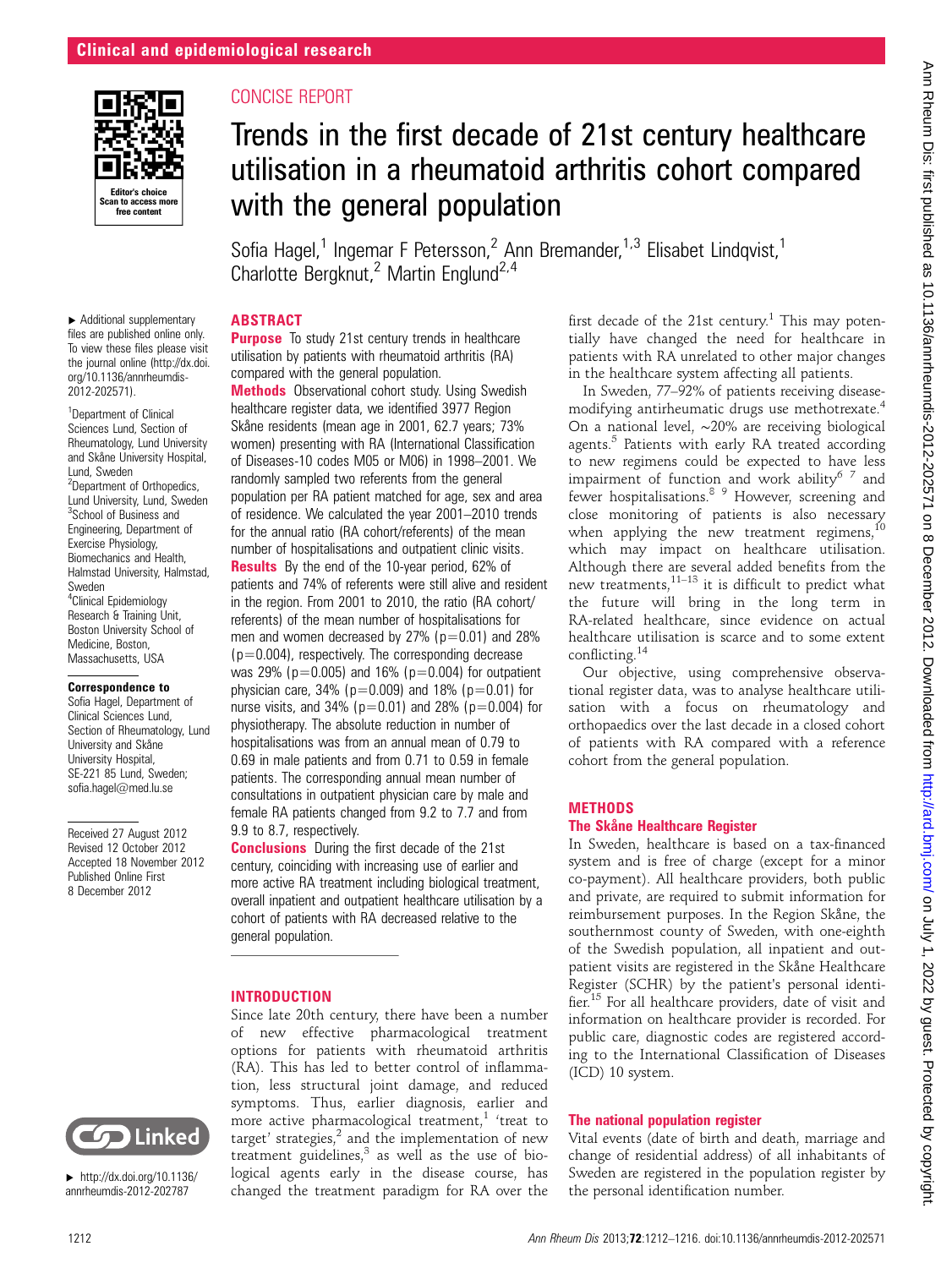# Cohort definitions RA cohort

Using SCHR data for the period 1998 to 2001, we identified all adult (≥18 years) female or male residents of the Region Skåne who had received a diagnosis of seropositive or other RA (ICD-10 codes M05 and/or M06) on at least two separate occasions, at least one of which was by a specialist in rheumatology or internal medicine (or under specialty training in those disciplines).

# Reference cohort

Using the population register at the end of the year 2000, we randomly sampled two referents from the general population per RA patient matched by birth year, sex and area of residence.

# Survival and healthcare utilisation

Using the population register, we traced residence status and survival for each subject (in both the RA cohort and the reference cohort) in the period 2001–2010, and using the SCHR we studied healthcare utilisation by each individual including hospitalisations and outpatient visits to physicians, nurses and physiotherapists (both in general practice and specialised care). When a subject died or relocated out of the county, data were censored from that time.

# Statistical analysis

We analysed the annual mean number of hospitalisations in total and at a clinic of rheumatology/internal medicine or orthopaedics during the 10-year time frame. We also analysed



Figure 1 Healthcare utilisation in patients with rheumatoid arthritis (RA) and matched referents from the general population, hospitalisation and outpatient visits to physician, nurse and physiotherapist. The y-axes show the mean number of visits per subject per calendar year.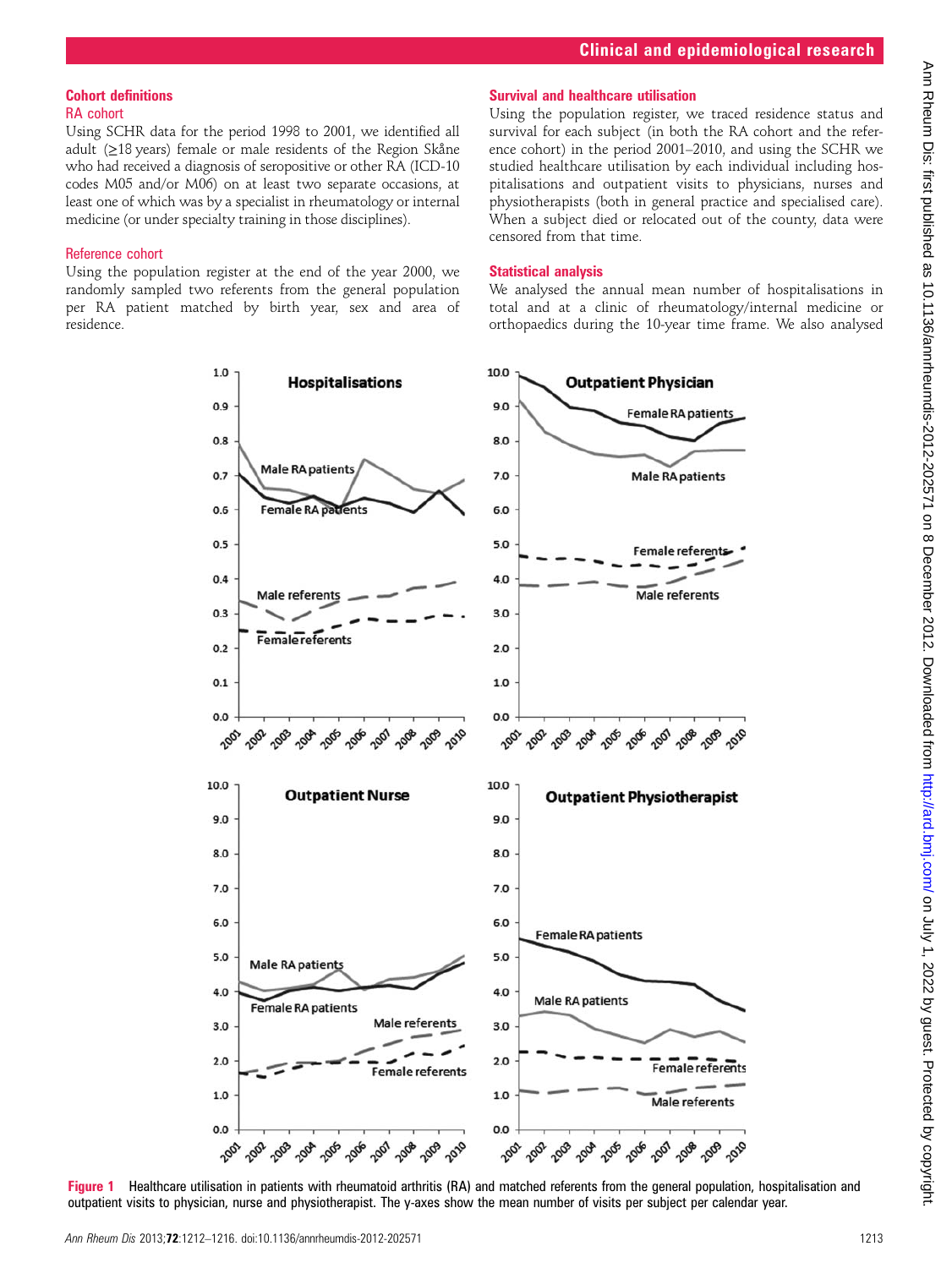the mean number of outpatient clinic visits to physicians (including general practitioners), nurses and physiotherapists for each calendar year. To evaluate possible trends relative to the background population, we calculated the ratio of the mean number of visits between the RA cohort and reference cohort for each calendar year and performed a test for trend across ordered groups. We considered a two-tailed p value of 0.05 or less to be significant (Stata software V.11.2).

The study was approved by the regional ethics committee of Lund University.

#### RESULTS

#### General description of cohorts

At the beginning of the study period (1 January 2001), the RA cohort consisted of 3977 subjects (mean age 62.7 years, 72.7% women). By the end of the study period (31 December 2010), 2471 subjects (62.1%) were still alive and resident in the Region Skåne. During follow-up, 1417 (35.6%) subjects had died, 13 of whom had died after they had relocated, and 89 (2.2%) (still alive) had relocated out of the county (see online appendix A).

Of the 7954 matched referents, 1810 (22.8%) had died by end of the study period and 237 (3.0%) (still alive) had relocated from the Region Skåne. Hence, by the end of the study period, 5907 subjects (74.3%) remained alive and resident in the county (see online appendix B).

#### **Hospitalisations**

The annual mean number of hospitalisations in the RA cohort tended not to increase or decrease during follow-up (figure 1). However, there was a statistically significant trend for a reduced hospitalisation ratio between patients with RA and their reference subjects, both in men  $(-27\% , p=0.01)$  and women (−28%, p=0.004) (table 1), suggesting a relative decrease in the number of hospitalisations among patients with RA compared with the general population.

The ratios for hospitalisations at a clinic of rheumatology or internal medicine displayed no trend in men (−16%, p=0.13), but declined in women (−51%, p=0.004) (table 1, figure 2). The hospitalisation ratio to an orthopaedic clinic decreased in both male (−39%, p=0.006) and female (−36%, p=0.02) patients (table 1, figure 2).

#### Outpatient healthcare Visits to a physician

During follow-up, the annual mean number of outpatient visits to a physician decreased by approximately one visit in both male and female patients with RA (figure 1). The ratios between patients with RA and reference subjects also decreased for both men  $(-29\% \, \text{p} = 0.005)$  and women  $(-16\% \, \text{p} = 0.003)$ (table 1).

The outpatient consultation ratio to a rheumatologist and/or specialist in internal medicine suggested no significant trends (table 1, figure 2). The consultation ratio to a specialist in orthopaedics tended to decrease in women (−19%, p=0.04) (table 1).

#### Visits to a nurse

The mean number of visits to nurses (primary care and specialised care) increased for both male and female patients with RA, as well as for reference subjects (figure 1). However, the consultation ratio between both male (−34%, p=0.009) and female (−18%, p=0.01) patients with RA and their reference subjects decreased during follow-up (table 1).

#### Visits to a physiotherapist

The total number of consultations with physiotherapists (primary care and specialised care) decreased from an annual mean of 5.5 per female patient in 2001 to 3.4 in 2010 (figure 1). The pattern in male patients was similar. The physiotherapy consultation ratios between patients with RA and reference subjects decreased during follow-up in both men (−34%, p=0.01) and women (−28%, p=0.004, table 1).

|  | Table 1 Healthcare utilisation ratio: rheumatoid arthritis (RA) cohort compared with matched referents during the 10-year follow-up |  |  |  |  |  |  |  |  |  |  |  |  |  |  |  |
|--|-------------------------------------------------------------------------------------------------------------------------------------|--|--|--|--|--|--|--|--|--|--|--|--|--|--|--|
|--|-------------------------------------------------------------------------------------------------------------------------------------|--|--|--|--|--|--|--|--|--|--|--|--|--|--|--|

|                                                                                                                                                                                                                                | 2001               | 2002 | 2003 | 2004                                  | 2005 | 2006 | 2007                     | 2008            | 2009 | 2010 | Change $(\%)^*$                                                                                                                                                                                                                   | p Value for trendt |
|--------------------------------------------------------------------------------------------------------------------------------------------------------------------------------------------------------------------------------|--------------------|------|------|---------------------------------------|------|------|--------------------------|-----------------|------|------|-----------------------------------------------------------------------------------------------------------------------------------------------------------------------------------------------------------------------------------|--------------------|
| Men                                                                                                                                                                                                                            |                    |      |      |                                       |      |      |                          |                 |      |      |                                                                                                                                                                                                                                   |                    |
| <b>Hospitalisations total</b>                                                                                                                                                                                                  | 2.35               | 2.12 | 2.40 | 2.07                                  | 1.76 | 2.16 | 2.02                     | 1.76            | 1.70 | 1.72 | $-27$                                                                                                                                                                                                                             | 0.01               |
| Rheumatology/internal medicine                                                                                                                                                                                                 | 3.12               | 2.44 | 3.58 | 2.71                                  | 1.94 | 2.73 | 2.58                     | 2.19            | 1.79 | 2.63 | $-16$                                                                                                                                                                                                                             | 0.13               |
| Orthopaedics                                                                                                                                                                                                                   | 3.82               | 3.74 | 4.51 | 3.66                                  | 3.26 | 2.86 | 2.54                     | 2.91            | 2.75 | 2.33 | $-39$                                                                                                                                                                                                                             | 0.006              |
| Outpatient physician total                                                                                                                                                                                                     | 2.41               | 2.18 | 2.06 | 1.94                                  | 1.98 | 2.01 | 1.86                     | 1.87            | 1.79 | 1.70 | $-29$                                                                                                                                                                                                                             | 0.005              |
| Rheumatology/internal medicine                                                                                                                                                                                                 | 4.36               | 5.00 | 4.75 | 4.45                                  | 4.50 | 5.10 | 4.73                     | 4.52            | 4.11 | 3.56 | $-18$                                                                                                                                                                                                                             | 0.25               |
| Orthopaedics                                                                                                                                                                                                                   | 3.78               | 3.61 | 3.51 | 2.58                                  | 4.49 | 3.99 | 4.22                     | 3.00            | 3.22 | 2.91 | $-23$                                                                                                                                                                                                                             | 0.39               |
| Outpatient nurse total                                                                                                                                                                                                         | 2.63               | 2.30 | 2.12 | 2.17                                  | 2.32 | 1.77 | 1.75                     | 1.64            | 1.66 | 1.73 | $-34$                                                                                                                                                                                                                             | 0.009              |
| Outpatient physiotherapist total                                                                                                                                                                                               | 2.92               | 3.28 | 2.92 | 2.47                                  | 2.24 | 2.46 | 2.67                     | 2.24            | 2.23 | 1.94 | $-34$                                                                                                                                                                                                                             | 0.01               |
| Women                                                                                                                                                                                                                          |                    |      |      |                                       |      |      |                          |                 |      |      |                                                                                                                                                                                                                                   |                    |
| Hospitalisations total                                                                                                                                                                                                         | 2.79               | 2.58 | 2.54 | 2.62                                  | 2.30 | 2.23 | 2.23                     | 2.13            | 2.20 | 2.02 | $-28$                                                                                                                                                                                                                             | 0.004              |
| Rheumatology/internal medicine                                                                                                                                                                                                 | 4.77               | 3.60 | 3.50 | 3.62                                  | 2.94 | 2.99 | 2.80                     | 2.74            | 2.50 | 2.36 | $-51$                                                                                                                                                                                                                             | 0.004              |
| Orthopaedics                                                                                                                                                                                                                   | 3.89               | 3.96 | 2.90 | 2.96                                  | 3.10 | 2.24 | 2.74                     | 2.18            | 2.47 | 2.48 | $-36$                                                                                                                                                                                                                             | 0.02               |
| Outpatient physician total                                                                                                                                                                                                     | 2.11               | 2.09 | 1.96 | 1.96                                  | 1.95 | 1.91 | 1.88                     | 1.82            | 1.82 | 1.77 | $-16$                                                                                                                                                                                                                             | 0.003              |
| Rheumatology/internal medicine                                                                                                                                                                                                 | 3.65               | 4.40 | 4.64 | 4.80                                  | 4.34 | 5.31 | 4.68                     | 4.44            | 5.10 | 4.88 | $+34$                                                                                                                                                                                                                             | 0.055              |
| Orthopaedics                                                                                                                                                                                                                   | 3.65               | 3.63 | 3.88 | 3.96                                  | 3.85 | 3.78 | 3.57                     | 3.28            | 3.11 | 2.96 | $-19$                                                                                                                                                                                                                             | 0.04               |
| Outpatient nurse total                                                                                                                                                                                                         | 2.40               | 2.44 | 2.28 | 2.14                                  | 2.08 | 2.10 | 2.14                     | 1.83            | 2.10 | 1.98 | $-18$                                                                                                                                                                                                                             | 0.01               |
| Outpatient physiotherapist total                                                                                                                                                                                               | 2.44               | 2.38 | 2.48 | 2.34                                  | 2.19 | 2.09 | 2.10                     | 2.02            | 1.85 | 1.76 | $-28$                                                                                                                                                                                                                             | 0.004              |
| Material and the contract contract of the contract of the state of the state of the state of the state of the state of the state of the state of the state of the state of the state of the state of the state of the state of | والمتورد والمرابين |      |      | <b>DA</b> and consult to be the other |      |      | $\mathbf{A}^{\bullet}$ . | and face and an |      |      | $\mathbf{A}$ . The contract of the state of the state of the state of the state of the state of the state of the state of the state of the state of the state of the state of the state of the state of the state of the state of | the controller     |

Values are the mean number of visits per calendar year per RA patient divided by the corresponding mean for reference subjects. A ratio of >1 indicates more healthcare utilisation in patients with RA.

\*Change in the ratio as a percentage from 2001 to 2010.

†p Value from test for trend, ordered by rank.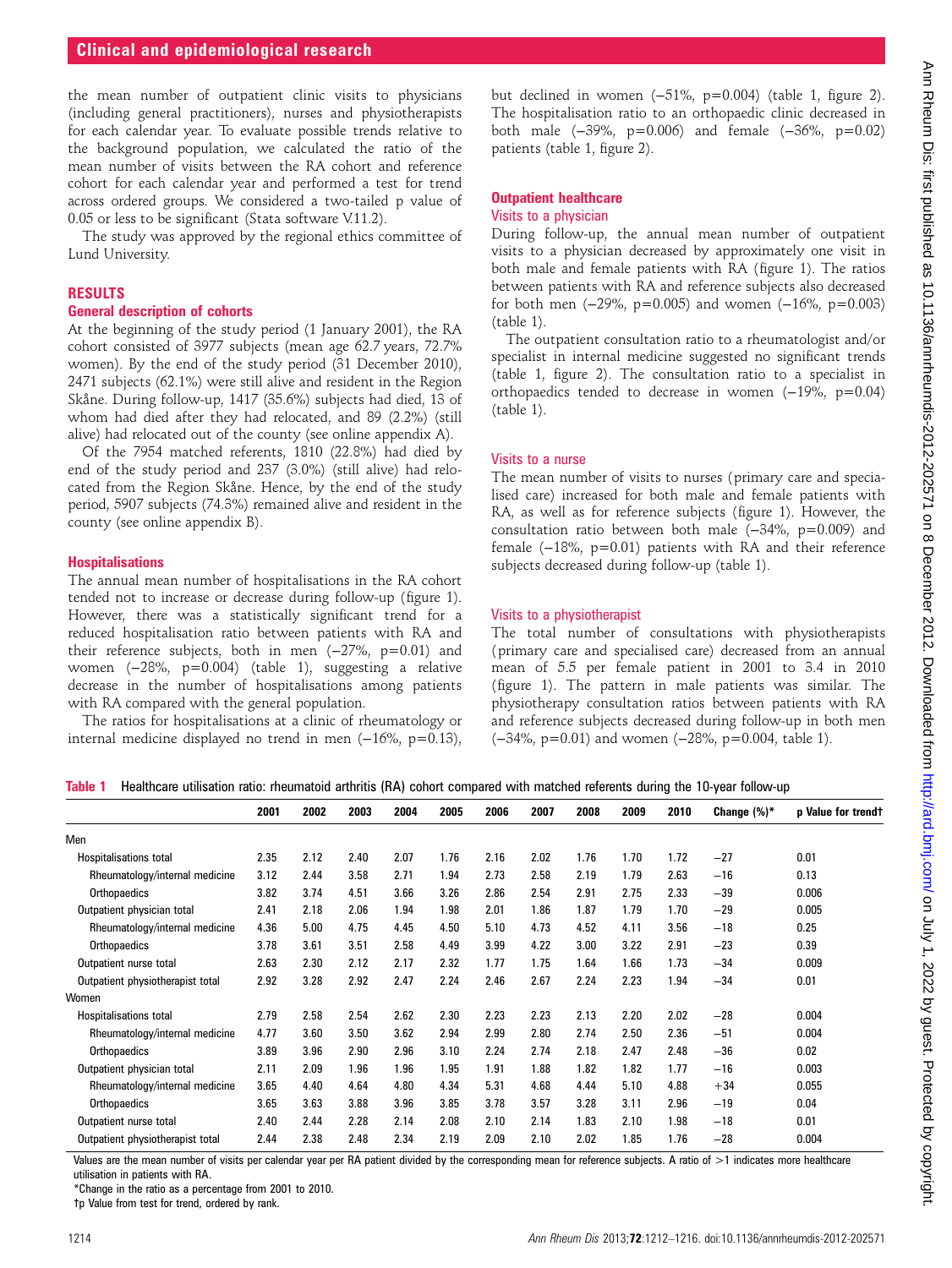

Figure 2 Healthcare utilisation in patients with rheumatoid arthritis (RA) and matched referents from the general population, specialised hospitalisation and outpatient visits to physician. The y-axes show the mean number of visits per subject per calendar year.

#### **DISCUSSION**

Major changes in the treatment of RA have occurred during the first decade of the 21st century. Using Swedish observational data, we found both inpatient and outpatient healthcare utilisation by a cohort of patients with RA to have decreased relative to the general population.

Increased need for healthcare is to be expected in an ageing group of people whether they have a chronic disease or not.<sup>16</sup> We observed such tendencies in our reference subjects, but not to the same degree in the RA cohort. The decrease in the gap in healthcare utilisation between the RA cohort and referents seems largely to be explained by fewer visits by patients with RA to physicians outside the field of rheumatology, where we also saw fewer visits to physiotherapists and nurses. Less utilisation of physician care in the USA has previously been reported, $17$  and patients monitored closely in anti-TNF studies have also been reported to have less frequent visits to physicians.<sup>13</sup> However, the explanation for these findings was traced to administration of anti-TNF therapy, and visits to physicians increased slightly for patients receiving therapy subcutaneously.13 14 In our study setting, monitoring of eventual biological treatment is integrated into the specialised outpatient care by both rheumatologists and nurses. Previous studies on secular trends on utilisation of nurses and physiotherapists are lacking, although this kind of information is important to understand and monitor the burden of RA.

Earlier studies on healthcare utilisation in RA have mainly been based on investigation of cost of disease, analysis of the cost of pharmacological treatment, or burden of disease. Importantly, observational studies based on existing data from the healthcare system have been encouraged to add value and new perspectives.14 18 Our results are based on actual observed